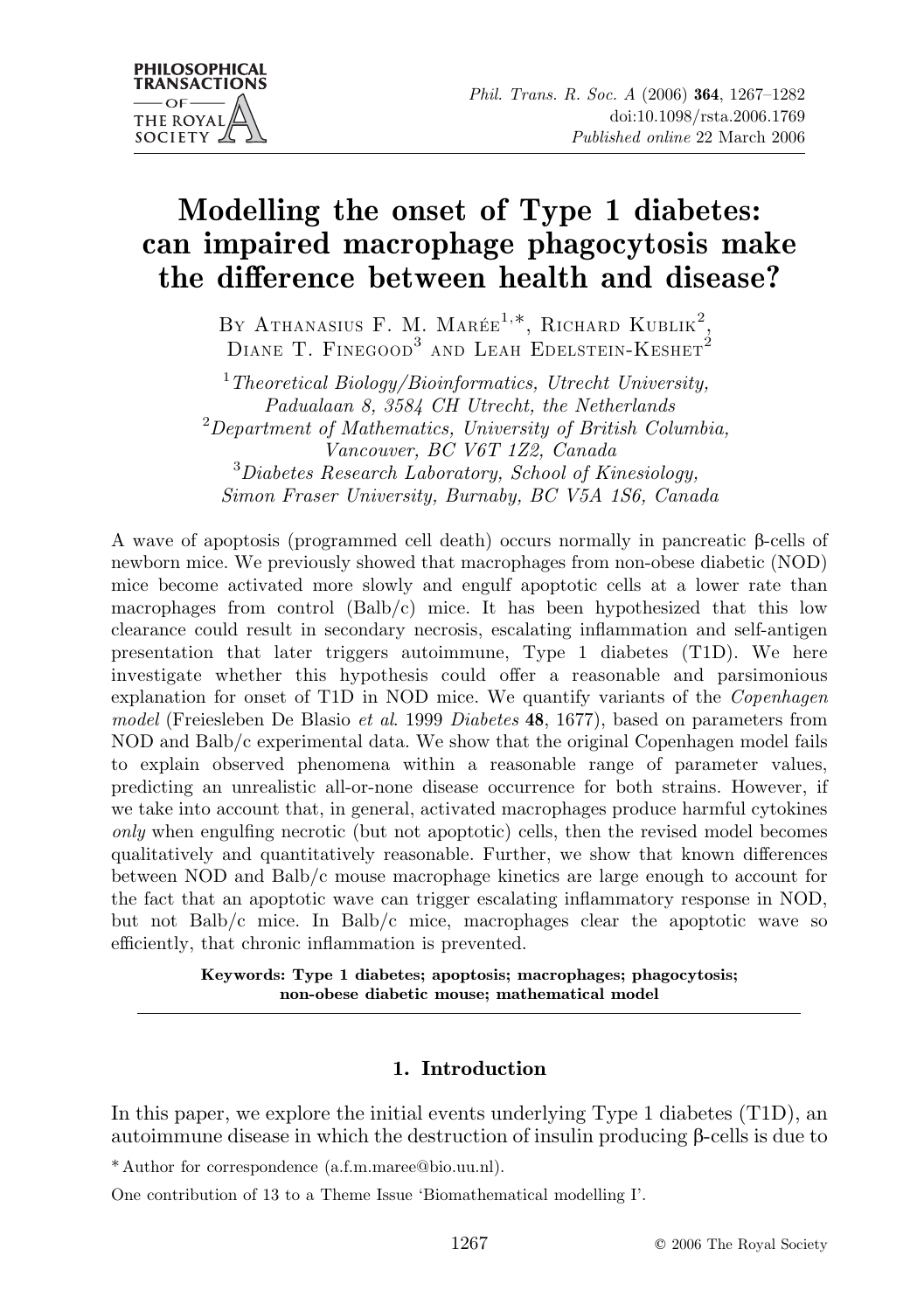an abnormal immune response (Beyan *et al.* 2003). The major destructive mediators are specific clones of cytotoxic T-cells that invade the pancreatic islets of Langerhans [\(Schranz & Lernmark 1998;](#page-15-0) Höglund *et al.* 1999; [Devendra](#page-14-0) *et al.* [2004\)](#page-14-0). However, many other types of immune cells and chemicals are implicated in setting the stage for T1D. Among these are macrophages, the professional phagocytes of the immune system and antigen-presenting cells (e.g. dendritic cells).

Overt diabetes, characterized by a dramatic increase in the blood sugar level, is preceded by insulitis, an inflammation of the pancreas. The event triggering inflammation could be viral infection, toxins, dietary factors [\(Schranz &](#page-15-0) [Lernmark 1998](#page-15-0); Beyan et al[. 2003\)](#page-14-0), or other causes. Numerous genetic and environmental factors correlate with T1D. In humans, this is difficult to study non-invasively [\(Schranz & Lernmark 1998;](#page-15-0) [Thomas & Kay 2000\)](#page-15-0). Animal models for T1D include the non-obese diabetic (NOD) mouse, used extensively to investigate the initiation and development of the disease. In NOD mice, immune cells infiltrate the pancreas and accumulate around the islets starting as early as two weeks after birth [\(Fujino-Kurihara](#page-14-0) et al. 1985). Macrophages and dendritic cells appear early (2–5 weeks), followed by CD4 and CD8 T-cells (6–10 weeks) (Dahlen *et al.* 1998). Full-blown diabetes ensues at about  $12-15$  weeks of age (Höglund *et al.* 1999) in female NOD mice, when 95% of the  $\beta$ -cells have been destroyed ([Luppi & Trucco 1999](#page-15-0)).

In this paper, we concentrate on macrophage function at early stages of the disease. An important role of macrophages is to remove apoptotic cells and extracellular debris. This is of relevance to T1D, since death of  $\beta$ -cells occurs by apoptosis ([Thomas](#page-15-0) [& Kay 2000;](#page-15-0) [Eizirik & Mandrup-Poulsen 2001\)](#page-14-0), a form of cell death generally not associated with an inflammatory response. (In contrast, unregulated death, necrosis, is generally pro-inflammatory.) If apoptotic cells are not removed promptly, they become necrotic. Thus, defective phagocytosis by macrophages could lead to the build-up of necrotic material and escalating inflammation.

Our investigation is driven by several pre-existing experimental and theoretical studies. (i) It has been shown that a high rate of apoptosis of  $\beta$ -cells occurs as a natural part of early development. [Trudeau](#page-15-0) *et al.* (2000) describe a wave of  $\beta$ -cell apoptosis in neonatal rodents, including NOD and Balb/c mice. In all cases, the wave peaks around two weeks of age. It has been estimated that over its course, up to  $60\%$  of the pre-existing  $\beta$ -cells die, with a peak rate of 9% per day. This study led to the hypothesis that the apoptotic wave could serve as a stimulus initiating inflammation [\(Trudeau](#page-15-0) et al. 2000; [Mathis](#page-15-0) et al. 2001). (A possible loss of  $\alpha$ -cells [\(Kaung 1994](#page-15-0)), which would increase the load of apoptotic cells to be cleared, will not be considered here; we will show that triggering an escalating inflammatory response does not depend on the actual size of the apoptotic wave, as long as it is above a certain threshold.) (ii) Further experiments showed that macrophages from NOD mice have defective phagocytosis, compared to healthy controls (Balb/c mice) [\(O'Brien](#page-15-0) et al.  $2002a, b$  $2002a, b$  $2002a, b$ ; [Beyan](#page-14-0) *et al.* 2003), suggesting that inadequate macrophage phagocytosis might cause amplification of the initial inflammation. (iii) In a joint experimental–modelling study, we recently quantified details of phagocytic engulfment and digestion in vitro by macrophages from the two mouse strains (Marée *et al.* 2005). Data analysis revealed that Balb/c macrophages have a faster basal engulfment rate, and further undergo 'activation'—accelerate this rate—upon encountering apoptotic cells. In NOD mouse macrophages, basal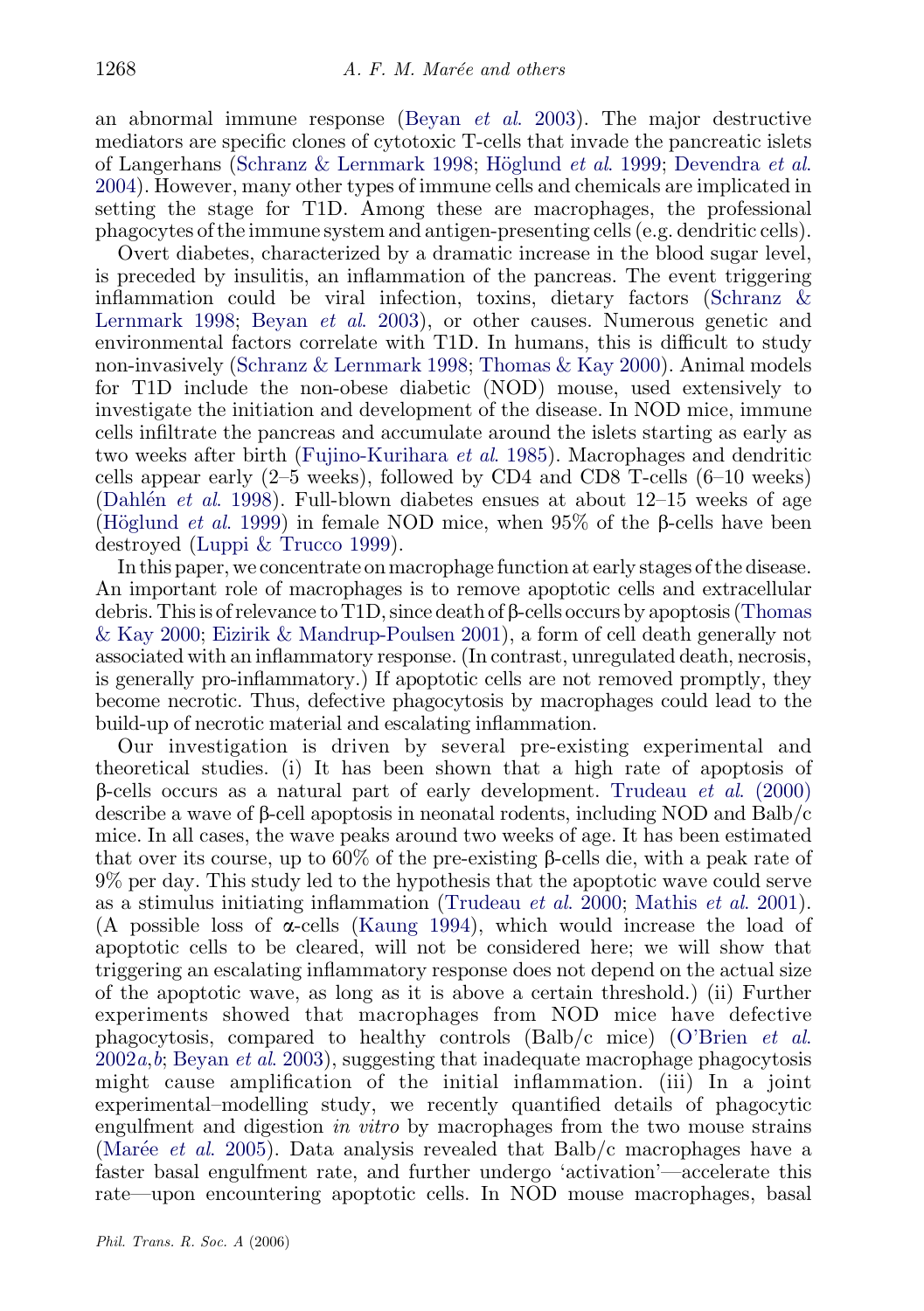engulfment rates are low and do not change. The latter work has provided detailed quantitative comparisons of macrophage function that we now apply to parametrization of models in this paper, and comparison of strains.

In a pre-existing work, [Freiesleben De Blasio](#page-14-0) et al. (1999) modelled interactions of macrophages, antigen and T-cells. They showed that their system, henceforth known as the Copenhagen model, can become unstable, resulting in autoimmunity. The main aim of the Copenhagen model was to postulate a qualitative hypothesis, rather than to make a quantitative prediction. Here we extend this idea to quantitative analysis based on mouse parameters. Our goal is not to model T1D in its full complexity, but rather to give a parsimonious explanation of its initiation, based on a limited set of wellestablished quantitative differences between NOD and Balb/c mice. We use rate constants determined by Marée *et al.*  $(2005)$  for macrophage engulfment kinetics to answer the following questions.

- Can the differences in macrophage phagocytosis function in NOD versus  $Balb/c$ mice (alone, or in combination with other factors) account for the distinct fates of these two strains, i.e. possible initiation of autoimmunity in NOD but not in Balb/c mice?
- Can the wave of b-cell death associated with normal development in all mice be a triggering stimulus that initiates the inflammation in NOD mice?

Based on the fact that not all NOD mice develop diabetes (or even chronic inflammation), any model describing early dynamics should minimally have a stable healthy rest state for *both* NOD and Balb/c mice. Further, the possibility of chronic inflammation in NOD mice can be interpreted in the model by a saddle point and a separatrix that separates regimes attracted to the healthy state from those that lead to chronic inflammation. A triggering stimulus would then be an impulse that carries the system into the basin of attraction of the inflamed state. Thus, our questions above can be reworded as follows: is such a dynamic configuration possible (for NOD but not Balb/c mice) within reasonable, biologically relevant ranges of the rate constants? We show that the answers to our questions are positive, but that the inflammatory threshold as proposed in the original Copenhagen model is an incomplete description, that cannot lead to this behaviour within biologically relevant parameter ranges. Only by incorporating other realistic features, such as necrosis, are both the quantitative and the qualitative aspect of this model accurate.

Here we are not concerned with dynamics at later stages, in which the adaptive immune system is implicated. Further, we make no claims about the corresponding human systems. However, it is to be hoped that once the development of diabetes in NOD mice is quantitatively well understood, we would be better situated to understand the dynamics in humans as well.

### 2. A basic model for macrophage-induced inflammation

We consider first a simple modification of the Copenhagen model, defined in [figure 1,](#page-3-0) [table 1](#page-4-0) and equations  $(2.1a)$ – $(2.1c)$ . Denoting by M and  $M<sub>a</sub>$  the density of resting and activated macrophages in the islets, and  $B<sub>a</sub>$  the density of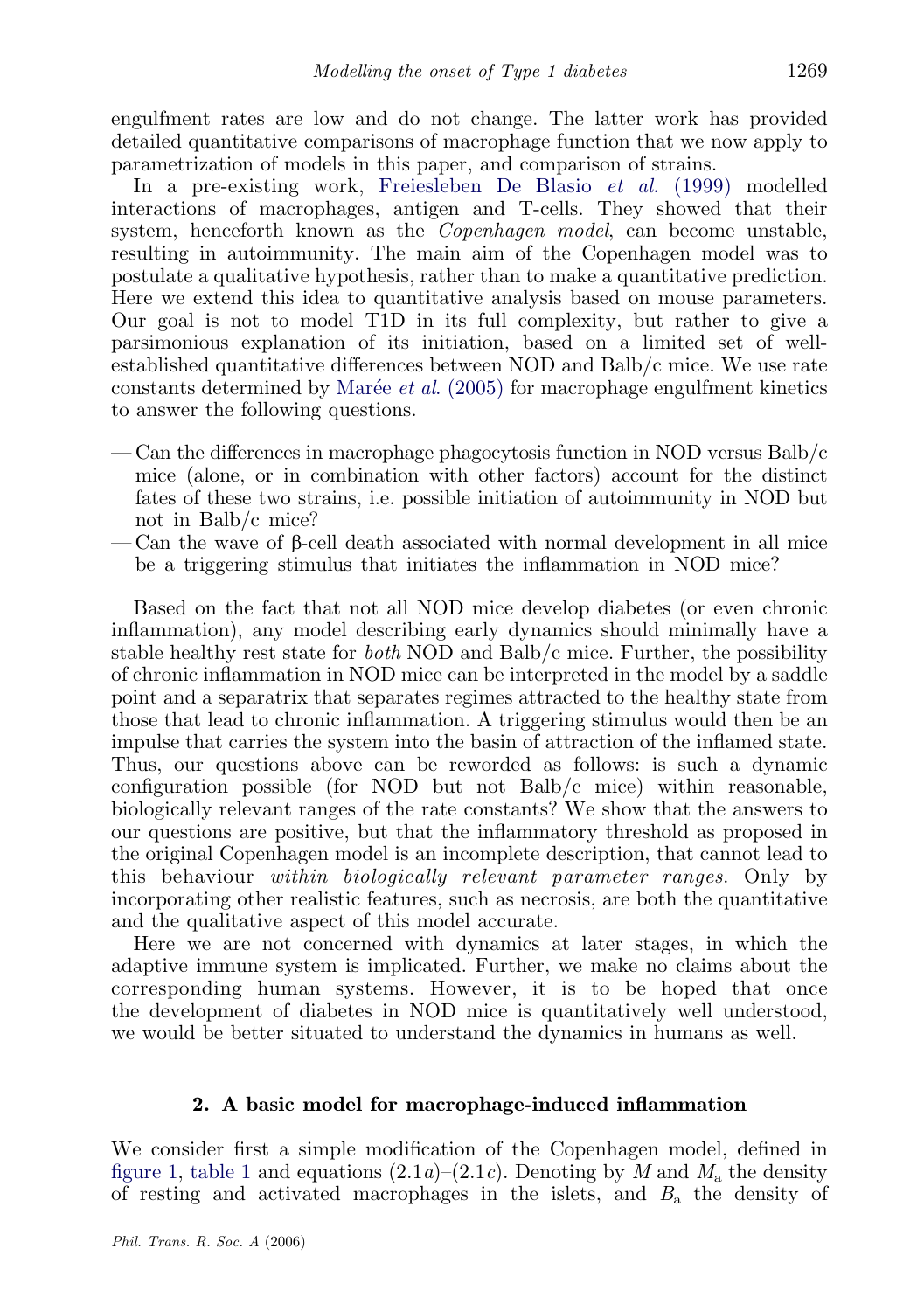<span id="page-3-0"></span>

Figure 1. The basic model for macrophage-induced inflammation  $(2.1a)$ – $(2.1c)$ : resting macrophages  $(M)$  enter the tissue at constant rate,  $J$ , and leave randomly (mean residence time  $1/c$ ). (Reduced entry and/or increased efflux due to crowding are represented by terms with coefficients  $e_i$ .) Resting macrophages are 'activated' through contact with apoptotic cells at rate q, and return to the resting state randomly (mean activation duration time  $1/k$ ). Activated macrophages  $(M<sub>a</sub>)$  recruit macrophages to the tissue (rate b), and indirectly contribute to elevated apoptosis of  $\beta$ -cells (rate  $\ell$  per macrophage). A neonatal wave,  $W(t)$ , of apoptotic  $\beta$ -cells  $(B_n)$ occurs normally. Apoptotic  $\beta$ -cells are removed by resting/activated macrophages (rates  $f_1, f_2$ , respectively), and by other non-specific processes, at rate d.

apoptotic cells, we formulate the following mass-action equations of balance (see figure 1 and [table 1](#page-4-0) for all definitions):

$$
M'(t) = J + (k + b)M_a - cM - gMB_a - e_1M(M + M_a), \tag{2.1a}
$$

$$
M'_{\rm a}(t) = gMB_{\rm a} - kM_{\rm a} - e_2M_{\rm a}(M + M_{\rm a}),\tag{2.1b}
$$

$$
B'_{a}(t) = W(t) + \ell M_{a} - f_{1} M B_{a} - f_{2} M_{a} B_{a} - dB_{a}.
$$
\n(2.1*c*)

Essential features of the model that carry over from the original version by [Freiesleben De Blasio](#page-14-0) *et al.* (1999) are the influx of macrophages (enhanced by recruitment); their interconversion between resting and 'activated' states; and their dual role in clearing apoptotic cells while simultaneously producing further damage. Our modifications of that model are as follows: (i) explicit consideration of b-cells in place of generalized 'antigen'. (We can thereby incorporate the normal developmental apoptotic wave of  $\beta$  cells,  $W(t)$ , quantified by [Trudeau](#page-15-0) *et al.* (2000).) (ii) Inclusion of apoptotic cell removal by both resting and activated macrophages, as quantified by Marée *et al.* (2005). (iii) Inclusion of terms with parameters  $e_i$  to represent crowding effects (i.e. reduced entry and/or increased efflux of macrophages from the tissue at high densities.) These terms address unlimited growth that occurs in the original Copenhagen model. (We generally expect that these terms are significant only at high densities.) Further, we here interpret the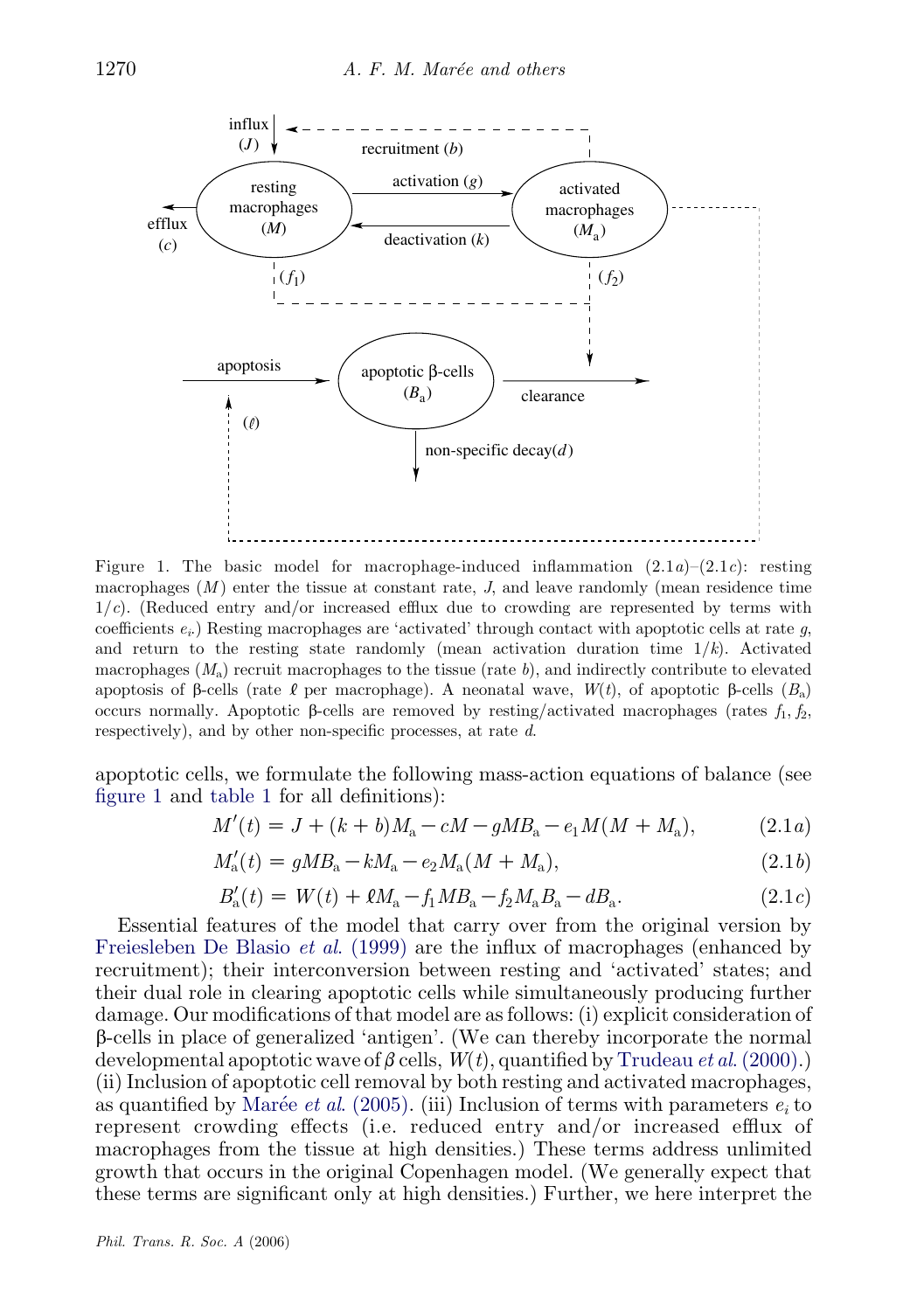| parameter                                                            | meaning                                                                                                                                                                                                                                                      | Balb/c |                                        | NOD | units                                                                                                                                                                      |
|----------------------------------------------------------------------|--------------------------------------------------------------------------------------------------------------------------------------------------------------------------------------------------------------------------------------------------------------|--------|----------------------------------------|-----|----------------------------------------------------------------------------------------------------------------------------------------------------------------------------|
| J<br>$\epsilon$<br>$\boldsymbol{b}$<br>₽<br>d<br>$\kappa$<br>$g=f_1$ | normal macrophage $(M)$ influx<br>macrophage egress rate<br>recruitment rate of M by $M_{\rm a}$<br>$B_{\rm a}$ apoptosis induced per $M_{\rm a}$<br>$B_{\rm a}$ non-specific decay rate<br>$M_{\rm a}$ deactivation rate<br>basal phagocytosis rate per $M$ | 2      | 5<br>0.1<br>0.09<br>0.41<br>0.5<br>0.4 |     | $\times 10^4$ cells ml <sup>-1</sup> d <sup>-1</sup><br>$d^{-1}$<br>$d^{-1}$<br>$d^{-1}$<br>$d^{-1}$<br>$d^{-1}$<br>$\times 10^{-5}$ ml cell <sup>-1</sup> d <sup>-1</sup> |
| f <sub>2</sub><br>$e_1 = e_2$                                        | activated phagocytosis rate per $M_{\rm a}$<br>anti-crowding terms                                                                                                                                                                                           | 5      |                                        |     | $\times 10^{-5}$ ml cell <sup>-1</sup> d <sup>-1</sup><br>$\times 10^{-8}$ cell <sup>-1</sup> d <sup>-1</sup>                                                              |

<span id="page-4-0"></span>Table 1. Definitions of parameters of the basic model  $(2.1a)-(2.1c)$ , together with estimates based on previous experiments and literature. (See §5 for details.)

activated state of macrophages to mean a state of accelerated phagocytosis (see Marée *et al.* 2005). In Balb/c mice, a basal rate of macrophage engulfment,  $f_1$ , is (as a consequence of engulfment) accelerated to a higher level,  $f_2$ . We consider this acceleration to be the 'activation' step (in contrast with other meanings in the literature, associated with differentiation of macrophages into professional antigenpresenting cells). We also assume that this activated state leads to secretion of cytokines that may harm b-cells and induce increased apoptosis. Our model reduces to the original Copenhagen model for  $e_1=e_2=0$ ,  $W(t)=0$  and  $f_1=0$ .

We analyse variants of this model in the following sections and show that, while, in principle, it can lead to dynamics described in our introduction, it de facto cannot do so in relevant parameter regimes. This analysis leads to a modification where specific influence of necrotic cells is included in the inflammatory cascade.

#### 3. Simplest reduced model

We first comment on a stripped-down version of the model from which insight is obtained. In the case that macrophages neither enter nor leave the tissue  $(J=0, c=0, b=0)$ , and are not affected by overcrowding  $(e_1=e_2=0)$ , the model becomes easy to understand. Further omitting the stimulus  $(W(t)=0)$  and the role of resting macrophages in phagocytosis  $(f_1=0)$  leaves the simplest 'interesting' system:

$$
M'(t) = kM_a - gMB_a, \tag{3.1a}
$$

$$
M'_{\rm a}(t) = gMB_{\rm a} - kM_{\rm a},\tag{3.1b}
$$

$$
B'_{\rm a}(t) = \ell M_{\rm a} - f_2 M_{\rm a} B_{\rm a} - dB_{\rm a}.
$$
 (3.1*c*)

Then the total density of macrophages,  $\overline{M} = M + M_a$ , is constant, and consequently the model can be reduced to two equations  $(M'_a(t) = g(\bar{M} - M_a)B_a$  $kM_a$  and  $B'_a(t)$  as above), and analysed fully by elementary phase-plane methods. A healthy rest state occurs at  $(M_a, B_a) = (0, 0)$ , but is unstable when a state of chronic inflammation at  $M_a = (\tilde{\ell g} \bar{M} - k\tilde{d})/(\tilde{k}f_2 + \ell g), B_a = (kM_a)/(g(\bar{M} - M_a))$ exists (i.e. when  $0 < M_a < \overline{M}$ ,  $B_a > 0$ ). The condition for existence and stability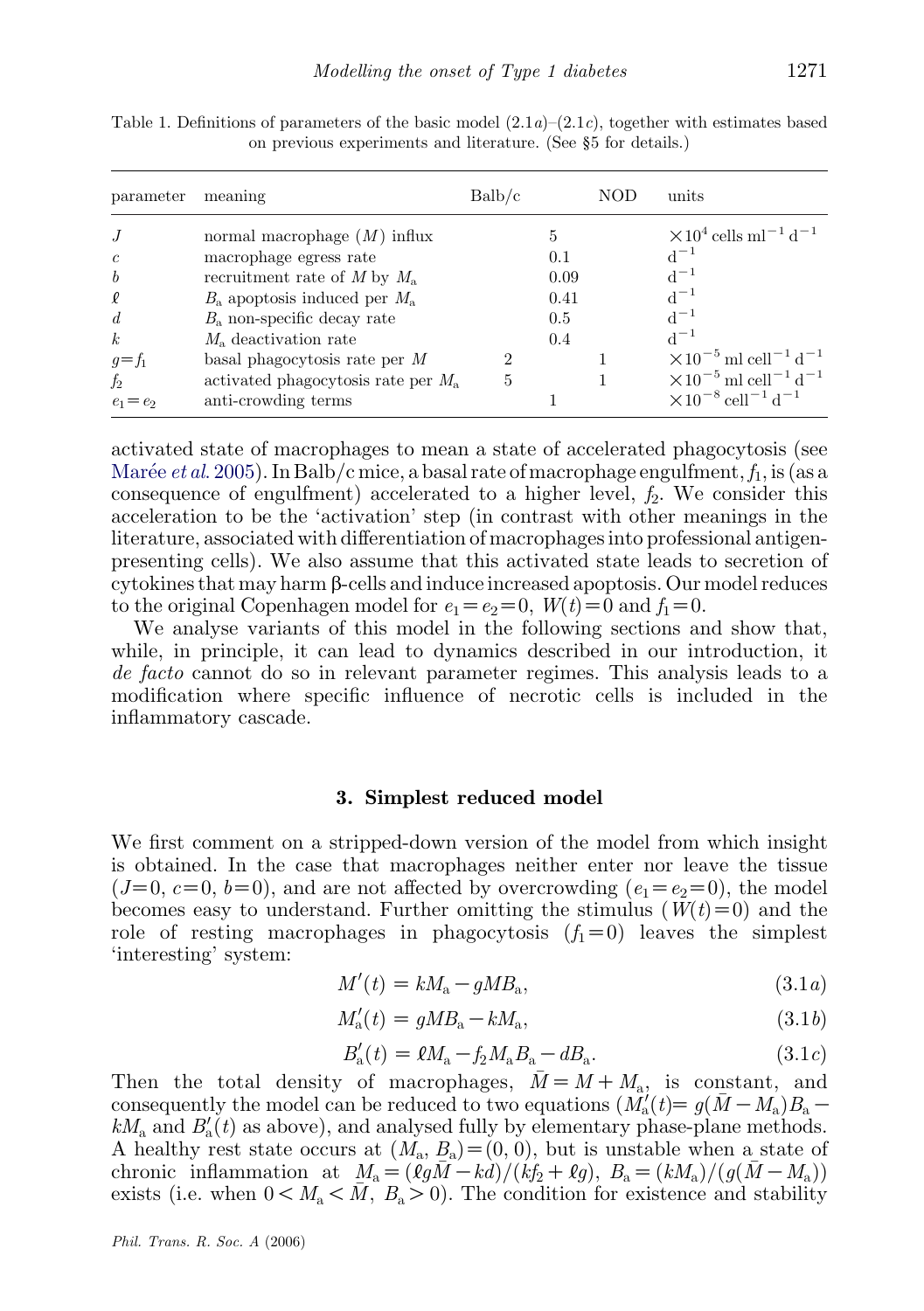| Table 2. Parameter groupings and their interpretation in the context of the model presented here, |                                                 |  |  |  |
|---------------------------------------------------------------------------------------------------|-------------------------------------------------|--|--|--|
|                                                                                                   | in the simple case that $f_1 = e_1 = e_2 = 0$ . |  |  |  |

| parameter                             | meaning                                                   | dimensions            | units                                                           |
|---------------------------------------|-----------------------------------------------------------|-----------------------|-----------------------------------------------------------------|
| 1/c                                   | normal macrophage $(M)$ residence time                    | $t\,$                 | $\rm day$                                                       |
| J/c                                   | normal $M$ density in tissue                              | M                     | cell $ml^{-1}$                                                  |
| 1/d                                   | basal turnover time of apoptotic $\beta$ -cells $(B_n)$   | t.                    | $\rm{day}$                                                      |
| J/d                                   | influx of M during $B_a$ turnover time                    | М                     | $\text{cell ml}^{-1}$                                           |
| $1/(f_2M_{\rm a})$                    | phagocytosis time of one $B_a$                            | t                     | day                                                             |
| $bM_{\rm a}$                          | inflammation-induced flux of $M$                          | M/t                   | cell ml <sup><math>-1</math></sup> d <sup><math>-1</math></sup> |
| $b/f_2$                               | inflammation-induced flux of $M$ during phagocytosis      | M                     | cell $ml^{-1}$                                                  |
|                                       | time                                                      |                       |                                                                 |
| g/c                                   | number of M activated per $B_a$ during residence time     | $1/B_{\rm a}$         | ml cell $^{-1}$                                                 |
| c/g                                   | number of $B_a$ needed to activate one M during           | $B_{\rm a}$           | $\text{cell } \text{ml}^{-1}$                                   |
|                                       | residence time                                            |                       |                                                                 |
| 1/k                                   | average time that $M_a$ spends in activated state         | t                     | day                                                             |
| $\ell/k$                              | number of $B_a$ produced per $M_a$ during activation time | $B_{\rm a}/M_{\rm a}$ |                                                                 |
|                                       | span                                                      |                       |                                                                 |
| q/d                                   | fraction M activated per $B_a$ during $B_a$ turnover time | $1/B_a$               | ml cell $^{-1}$                                                 |
| $\left(\ell q\right)/\left(kd\right)$ | fraction M activated per $M_{\rm a}$                      | $1/M_{\rm a}$         | ml cell $^{-1}$                                                 |
| M(g)/(kd)                             | number of secondary activations per $M_{\rm a}$           |                       |                                                                 |

of the inflamed state is

$$
r_0 \equiv \bar{M} \frac{\ell g}{kd} > 1. \tag{3.2}
$$

This is analogous to a threshold condition in susceptible–infectious–susceptible (SIS) epidemiology models.  $r_0$  is a 'basic reproductive parameter for inflammation', i.e. the average number of secondary activations caused by one activated macrophage (see table 2). Note that this parameter is equivalent to the 'amount of secondary antigen produced by the primary  $\beta$ -cell destruction', denoted  $f_0$  in [Freiesleben De Blasio](#page-14-0) *et al.* (1999). In §4, we show a similar threshold condition in our basic model  $(2.1a)$ – $(2.1c)$ . At low macrophage density, only the healthy state can exist; at high density, relative to a tendency to transmit and respond to an 'activation signal' (represented by a parameter grouping), inflammation will occur. In SIS models, transmission of infection similarly depends on the susceptible pool size and parameters governing the transmission of infection.

#### 4. Analysis of the basic model

We now consider the analysis of the model given by equations  $(2.1a)-(2.1c)$  in the case  $W(t)=0$ . Further, we assume (following Marée *et al.* (2005)) that  $q=f_1$ , which just means that resting macrophages become activated during the first engulfment of an apoptotic cell. In the case of negligible crowding effects of the resting macrophages,  $e_1=0$ , the system of equations  $(2.1a)-(2.1c)$  has a healthy rest state given by  $(M, M_a, B_a) = (J/c, 0, 0)$ , with a basal level of resting macrophages,  $J/c$ , and no apoptotic cells. When  $0 < e_1 \ll 1$ , the healthy rest macrophages,  $J/c$ , and no apoptotic cens. When  $0 < e_1 \ll 1$ , the heatthy rest<br>state,  $M = (-c + \sqrt{c^2 + 4e_1J})/2e_1$ , can be approximated by terms in its series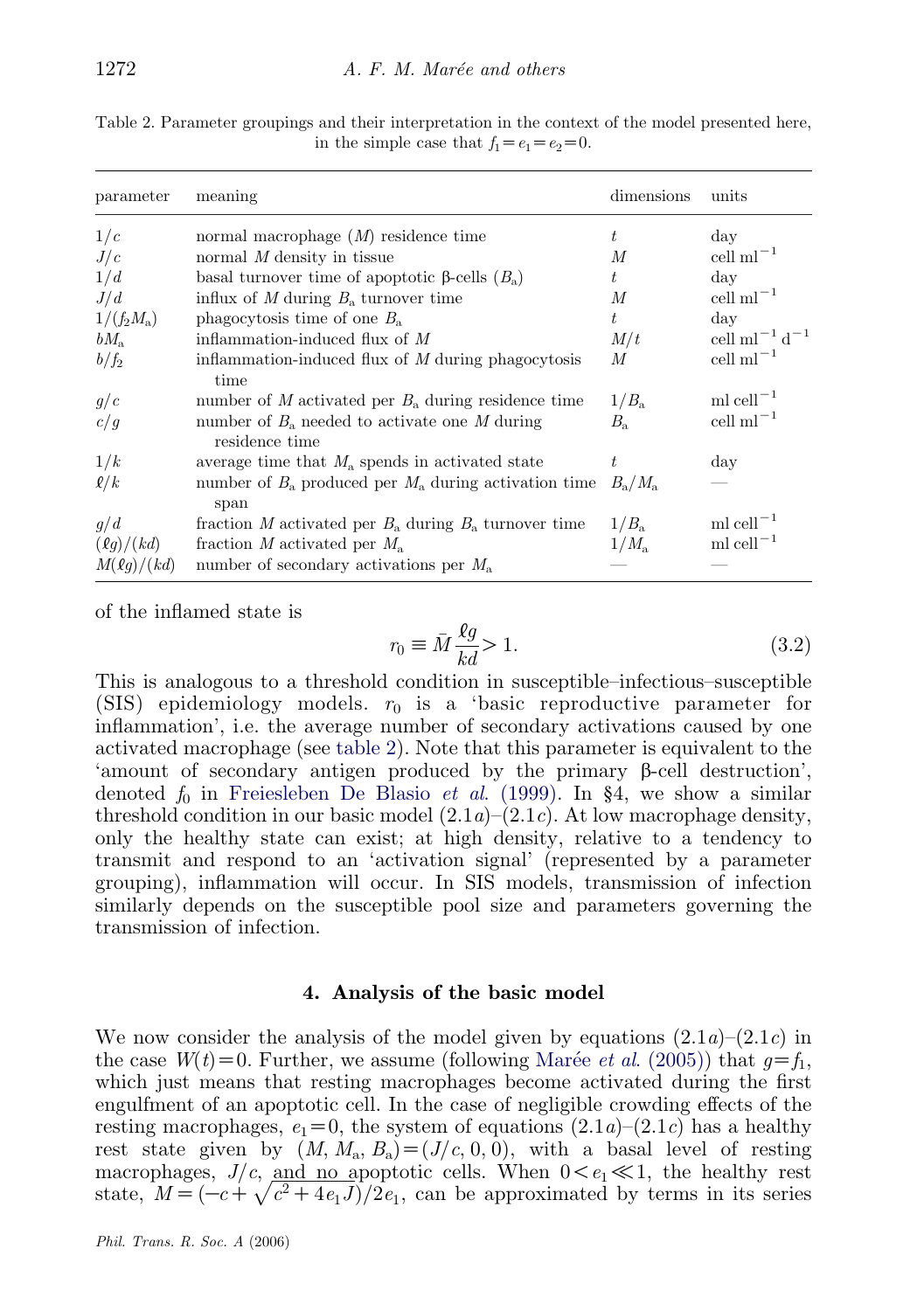expansion (about  $e_1=0$ ),  $M \approx (J/c)(1-(J/c^2)e_1)$ , so that the approximation  $M \approx J/c$  holds, provided  $e_1 \ll c^2/J$  (generally true, see [table 1](#page-4-0) and §5).

Analogous to  $r_0$  defined by equation (3.2), we can also define a threshold condition for the basic model that delineates when a low level of inflammation would be amplified. Close to  $(J/c, 0, 0)$ , inflammation grows if  $M'_a(t) > 0$ , i.e.  $gMB_a-kM_a>0$  or simply  $gMB_a/kM_a>1$ . Accordingly, define  $r_0=gMB_a/k$  $(kM_a)$  about the rest state. Then, using  $M \approx J/c$ ,  $M_a \approx B_a(f_1M + f_2M_a + d)/l$  $\approx B_{\rm a}(f_{\rm 1}M+d)/\ell$ , we simplify to obtain the condition for accelerating inflammation:

$$
r_0 = \frac{\ell g J}{kdc + k f_1 J} > 1.
$$
\n(4.1)

[Freiesleben De Blasio](#page-14-0) et al. (1999) omit engulfment by resting macrophages  $(f_1=0)$ , and scale their model, so that  $J=d=1$ . In that case,  $r_0=\ell q/(kc)=f_0$ corresponds exactly to their equivalent threshold parameter.

The definition and interpretation of  $r_0$  is closely linked to stability of the healthy rest state. When  $e_1$  is small so that the approximation of the resting macrophage density by  $J/c$  holds, full stability analysis reveals that the healthy state is stable whenever

$$
\frac{J}{c} < \frac{kd}{(\ell g - kf_1)} = \frac{kd}{g(\ell - k)}.\tag{4.2}
$$

This is equivalent to  $r_0 < 1$ , i.e. complementary to the condition for growing inflammation (4.1).

It is cumbersome to find the non-trivial steady states of equations  $(2.1a)$ – $(2.1c)$ because of the multiple nonlinearities. (Note that even when  $e_1 \ll c^2/J$ , the second term in the series for M can only be ignored close to the healthy rest state.) We therefore explore a related system of equations in which the crowding terms are absent, i.e.  $e_1=e_2=0$ . This system allows for at most one non-trivial positive equilibrium. Therefore, whenever the healthy equilibrium is stable, this equilibrium has to be a saddle point, which consequently separates the healthy regime from the inflamed regime. The simplification eliminates a finite highdensity steady state (i.e. the inflammation becomes unbounded), but only mildly affects the existence and location of the saddle point. This 'separating saddle point' satisfies the equations:  $M'(t) = J + (k + b)M_a - cM - g\dot{M}B_a = 0$ ,  $M'_a(t) =$  $gMB_a - kM_a = 0$ ,  $B'_a(t) = \ell M_a - f_1 M B_a - f_2 M_a B_a - d B_a = 0$ , and can be found explicitly, resulting in

$$
M = \frac{k(bd - Jf_2)}{bg(\ell - k) - ckf_2}, \quad M_a = \frac{kdc - Jg(\ell - k)}{bg(\ell - k) - ckf_2}, \quad B_a = \frac{kdc - Jg(\ell - k)}{g(bd - Jf_2)}.
$$
 (4.3)

Combining the constraint M,  $M_a$ ,  $B_a > 0$  (for biological relevance of (4.3)), with stability of the healthy state (condition (4.2)), leads to

for NOD: 
$$
\frac{J}{d} < \frac{ck}{g(\ell - k)} < \frac{b}{f_2},\tag{4.4a}
$$

for Balb/c: 
$$
\frac{J}{d} < \frac{ck}{g(\ell - k)} \nless \frac{b}{f_2}.
$$
 (4.4b)

Phil. Trans. R. Soc. A (2006)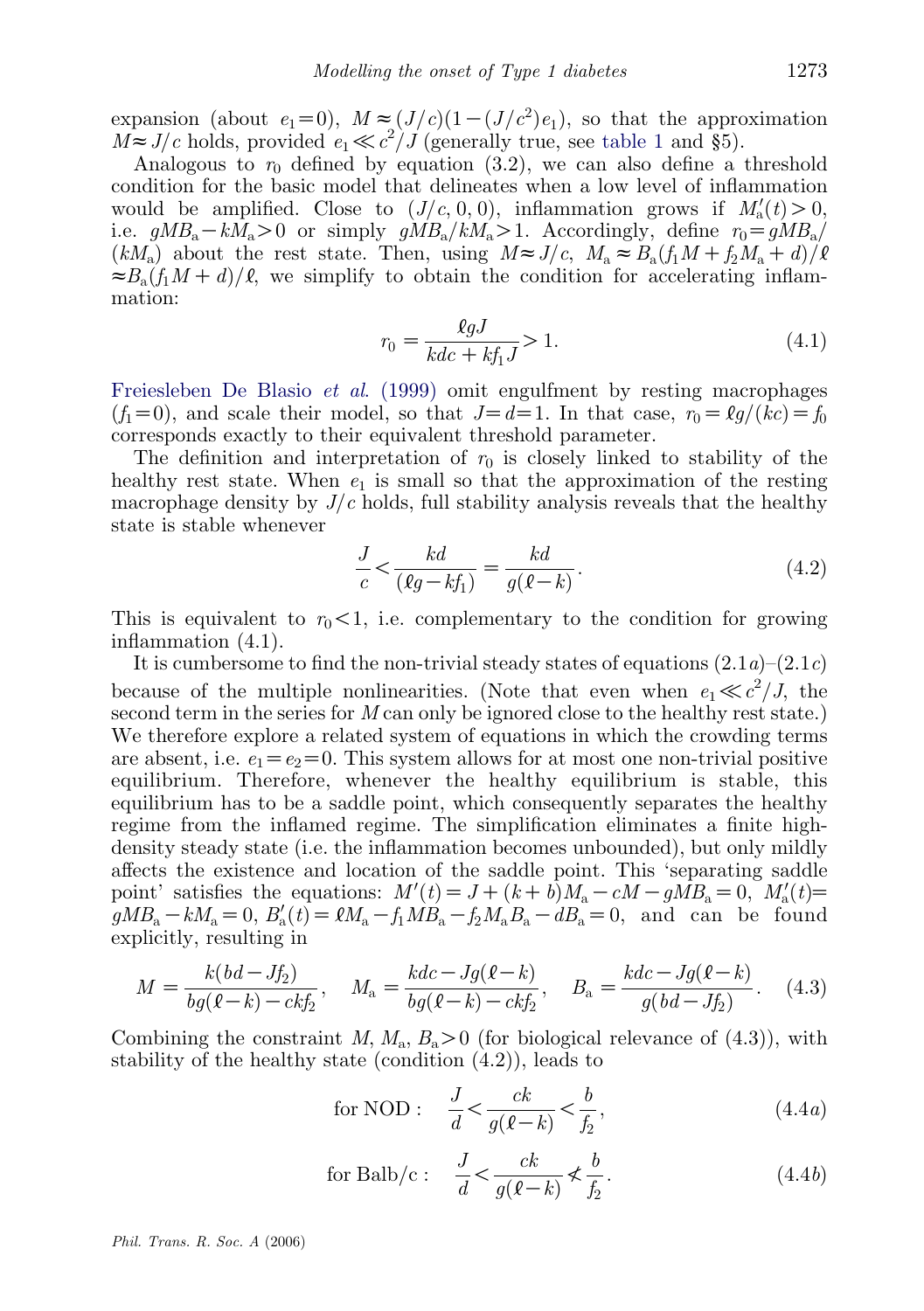This expresses that both strains have a healthy rest state, but only NOD mice can develop chronic inflammation. It is evident that these inequalities are restrictive, and here resides the difficulty in turning this conceptual model to a quantitatively feasible description of NOD mouse dynamics.

### 5. Parameter estimates

To obtain quantitative comparisons, we want to use realistic parameter estimates. In this section, we show how estimates for the parameters given in [table 1](#page-4-0) were obtained based on data from the literature, and our own previous experiments. To avoid variations due to volume size, cell densities carry units of cells per ml.

## $(a)$  Rates of phagocytosis of apoptotic cells by macrophages

Engulfment rates were obtained to good precision as output of in vitro experiments and data-fitting reported in Marée *et al.*  $(2005)$ .

- (i) The rate of phagocytosis of apoptotic cells by resting macrophages (and simultaneous activation of those macrophages) is  $f_1 = g = 2 \times 10^{-5}$  (for Balb/c) and  $f_1 = g = 1 \times 10^{-5}$  (for NOD) ml cell<sup>-1</sup> d<sup>-1</sup>.
- (ii) The rate of phagocytosis of apoptotic cells by activated macrophages is  $f_2=5\times10^{-5}$  (for Balb/c) and  $1\times10^{-5}$  (for NOD) ml cell<sup>-1</sup> d<sup>-1</sup>.
- (iii) Digestion of engulfed apoptotic cells takes place serially at rate  $k_d \approx 25 \text{ d}^{-1}$ .

## $(b)$  Cell densities, fluxes and turnover rates

The following parameter values are given as ballpark estimates unless otherwise indicated.

(i) A mouse pancreatic islet is about  $150 \mu m$  diameter, and the volume is thus roughly  $1.77 \times 10^6 \,\mathrm{\upmu m}^3 \approx 1.8 \times 10^{-6} \,\mathrm{ml}$  ([Rosmalen](#page-15-0) *et al.* 2000). An islet contains approximately 500–1000 b-cells. The b-cell density is thus in the range of  $4 \times 10^8$  cells ml<sup>-1</sup>. The apoptotic wave peaks around age 1.5 weeks, when the rate of cell loss is around  $9\%$  per day [\(Trudeau](#page-15-0) *et al.*) [2000;](#page-15-0) [O'Brien](#page-15-0) et al. 2002a). (No differences between NOD and Balb/c mice have been observed.) This rate was established indirectly, by subtracting  $\beta$ -cell replication, but not neogenesis (which could not be measured), from the growth of the  $\beta$ -cell mass. Assuming a rate of neogenesis around 1%, we estimate that at the peak of the apoptotic wave about  $(0.01+0.09) \times 4 \times 10^8 = 4 \times 10^7$  cells ml<sup>-1</sup> enter apoptosis each day. According to [O'Brien](#page-15-0) et al. (2002b), in female NOD mice during the wave, 0.57% of the  $\beta$ -cells are TUNEL positive, i.e. the apoptotic  $\beta$ -cell density peaks around  $2.4 \times 10^6$  cells ml<sup>-1</sup>. In Balb/c mice, however, this density is only one-third as large, i.e. about  $8 \times 10^5$  cells m<sup>1-1</sup>. Taken together, this implies that most apoptotic  $\beta$ -cells are removed within a couple of hours (but much less efficiently in NOD mice). We argue that at this peak, the density of apoptotic  $\beta$ -cells must be far higher than any later level, since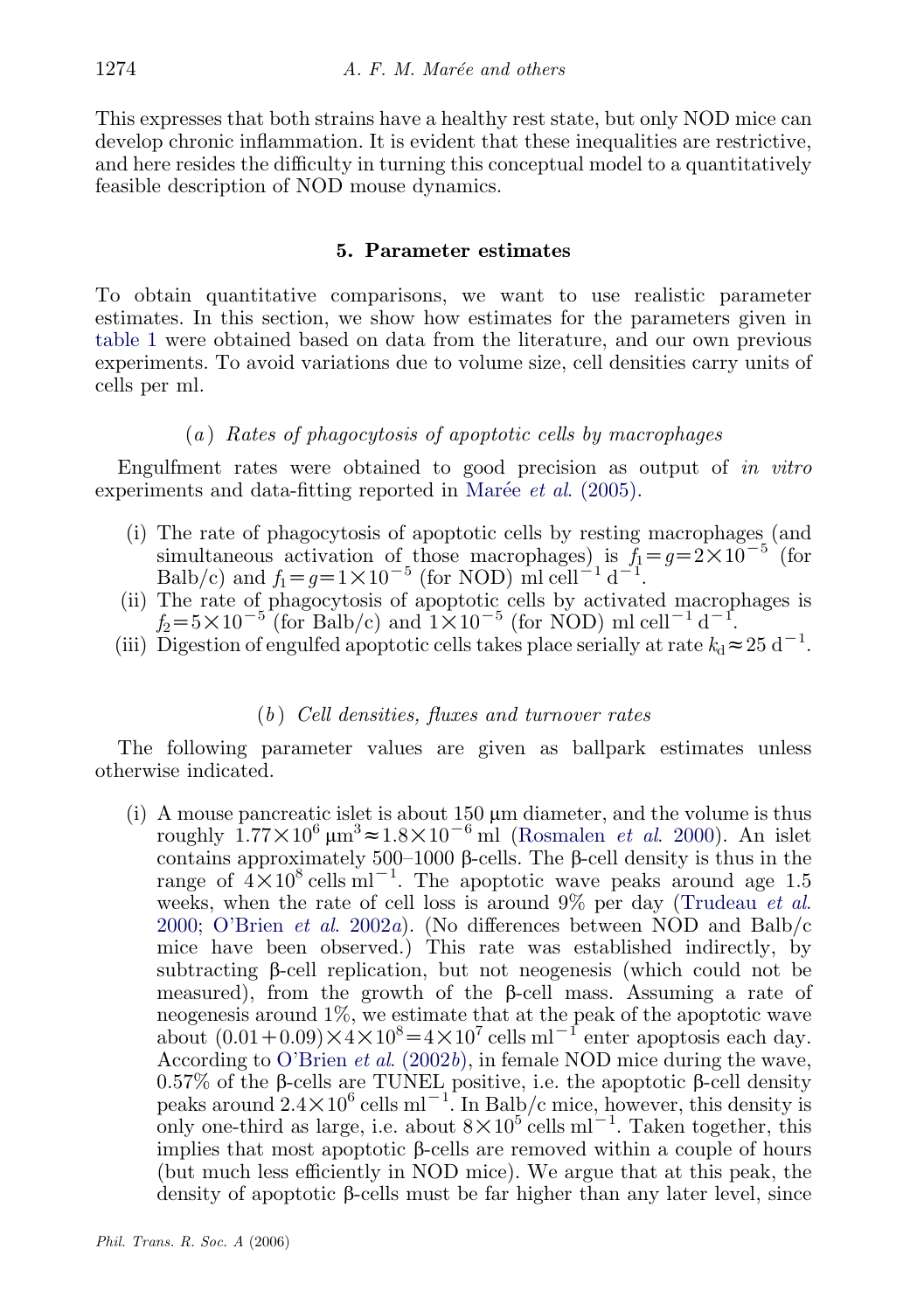at the early neonatal stage, there is only a low level of clearance of the apoptotic cells pending recruitment of macrophages. (Further, if the apoptosis rate stayed this high, the total  $\beta$ -cell mass would be depleted before the adaptive immune system responds, contradicting evidence for the central role of T-cells.)

- (ii) According to [Van Furth](#page-15-0) et al. (1973), the normal (uninflamed) influx of macrophages is  $J=48000 \approx 5 \times 10^4$  cells ml<sup>-1</sup> d<sup>-1</sup>. These macrophages turn over in 4–15 days ([Van Furth 1989;](#page-15-0) [Paul 1993\)](#page-15-0). Similar arguments in [Van Furth & Diesselhoff-den Dulk \(1984\)](#page-15-0) suggest that the turnover rate is in the range  $c=0.07-0.25 \text{ d}^{-1}$ . We approximate  $c\approx 0.1 \text{ d}^{-1}$ . (This contrasts with a lower estimate of  $c=0.011 d^{-1}$  cited by [Wigginton &](#page-15-0) [Kirschner \(2001\).](#page-15-0)) Combining influx and turnover in the healthy state,  $dM/dt = \dot{J} - c\dot{M} \approx 0 \Rightarrow M_{\text{uninflamed}} = J/c \approx 5 \times 10^5 \text{ cells m}^{-1}$ . The macrophage density in inflamed tissue is of the order of magnitude of  $M_{\text{inflamed}} \approx 1 \times 10^7 \text{ cells ml}^{-1}.$
- (iii) Apoptotic cells undergo necrosis in  $1-2$  days [\(Van Nieuwenhuijze](#page-15-0) *et al.* 2003), so the rate of necrotic degradation of apoptotic  $\beta$ -cells is  $d \approx 0.5$ -1 d<sup>-1</sup>.
- (iv) In our previous experiments, we quantified successive steps of engulfment (and digestion) of apoptotic cells by activated macrophages. Interpreting activated macrophages as those with one or more engulfed apoptotic cells, we described the macrophage classes  $M_1 \nightharpoonup M_2 \nightharpoonup M_3...$ , where the subscripts correspond to numbers of engulfed cells. Transitions to the right (engulfments of apoptotic cells, rate  $f_2B_a$ ) and to the left (digestion, rate  $k_d$ ) imply that, at quasi-steady state (QSS),  $M_2 = \lambda M_1$  and the number of macrophages in class n is  $M_n = \lambda M_{n-1}$ , where  $\lambda = f_2 B_n/k_d$ . (See details in Marée et al[. \(2005\)](#page-15-0).) We find that  $M_a = (M_1 + M_2 + M_3...)$  $M_1(1+\lambda+\lambda^2+\cdots) \approx M_1\frac{1}{1-\lambda}$ . However, only those in class  $M_1$  can revert to a resting state. These make up a fraction  $M_1/M_a = (1-\lambda)$  of activated macrophages. An estimate for the deactivation rate is then  $k \approx k_d(1-\lambda) = k_d - f_2B_a$ . Consequently, when  $f_2B_a/k_d \ll 1$ , the deactivation rate k becomes much smaller than  $k_d \approx 25 d^{-1}$ ; this is actually the case for both Balb/c and NOD mice during the whole apoptotic wave (i.e. when  $B_a > 4 \times 10^5$  for Balb/c, or  $B_a > 1 \times 10^6$  for NOD,  $k < 5$  d<sup>-1</sup>). (This also means that the inactivation rate should depend on the number of apoptotic cells, with effectively no inactivation taking place when  $B<sub>a</sub>$  densities are very high; here, however, we ignore this further complication.) Moreover, studies have shown that a complete digestion of engulfed apoptotic cells does not imply an instantaneous return to the resting state, so the above should be considered to be an upper bound. For example, Licht  $et al. (2001)$  $et al. (2001)$ [and O'Brien](#page-15-0) *et al.* (2002b) found increases in the phagocytic abilities of macrophages, following uptake of apoptotic cells a day earlier. Evidence for the time-scale of macrophage inactivation after digestion of the apoptotic meal is controversial, but likely to be of the order of 24–48 h. Taken together, we estimate  $k \approx 0.4 \text{ d}^{-1}$ .
- (v) The parameter b represents recruitment of resting macrophages into the tissue due to the presence of activated macrophages. If  $\phi$  is the fraction of total macrophages that are in the activated state,  $(\phi = M_a/M_{\text{tot}})$ ,  $1-\phi =$  $M/M_{\text{tot}}$ ), then  $J+(b\phi-c(1-\phi))M_{\text{tot}}\approx 0$  at the threshold of chronic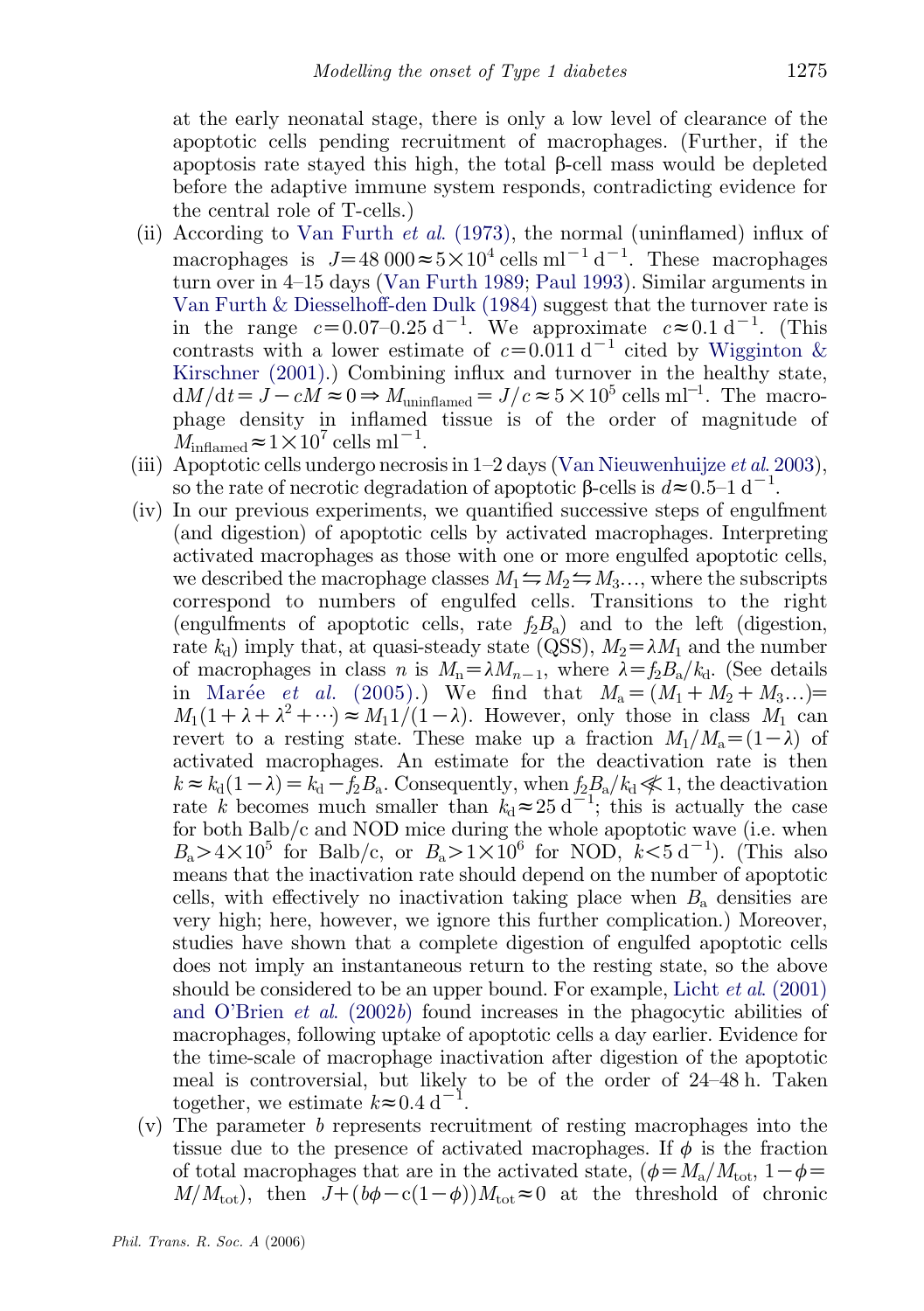inflammation. We can explore various assumed values of  $0 \le \phi \le 1$  and  $1 \times 10^6 \leq M_{\text{tot}} \leq 1 \times 10^8$  to find corresponding values of  $b/c$ , and hence compute b using  $c \approx 0.1$ . For example, using realistic ranges such as  $\phi = 0.5$ ,  $M_{\text{tot}} \approx 1 \times 10^7$  corresponds to  $b \approx 0.09 \text{ d}^{-1}$ , and this is the value used in our model. Since  $M_{\text{tot}}$  is physically limited to about  $1 \times 10^8 \text{ cells m}^{-1}$ , reasonable anti-crowding terms are  $e_1 = e_2 \approx 1 \times 10^{-8}$ .

With estimates of parameters as above, the required existence of the healthy rest state for both strains implies that

$$
\frac{k}{(\ell - k)} > \frac{Jg}{dc} = \frac{5 \times 10^4 \times 2 \times 10^{-5}}{0.5 \times 0.1} = 20
$$
 (5.1)

(using Balb/c parameters, or  $k/(\ell-k) > 10$  using NOD parameters). However, a state of chronic inflammation for NOD mice only exists when

$$
\frac{k}{(\ell - k)} < \frac{bg}{f_2 c} = \frac{0.09 \times 1 \times 10^{-5}}{1 \times 10^{-5} \times 0.1} = 0.9.
$$
 (5.2)

But these two conditions are contradictory, and cannot both be satisfied: either all mice invariably develop chronic inflammation (if  $k/(\ell-k) < 20$  for Balb/c or  $10$  for NOD), or an apoptotic wave never triggers chronic inflammation (in the case  $k/(\ell-k) > 20$ ). Furthermore, for NOD parameters, our estimates imply  $J/d = 5 \times 10^4 / 0.5 = 1 \times 10^5$ ,  $b/f_2 = 0.09 / 1 \times 10^{-5} = 9 \times 10^3$ , violating condition  $(4.4a)$  by an order of magnitude. This points to our conclusion that NOD mice could never become inflamed in a biological range of parameters of the Copenhagen model, regardless of other strain-specific differences, e.g. in their values of c, k, or  $\ell$ . Once quantified, it becomes evident that the disparities in macrophage function alone, in the context of the Copenhagen model, cannot explain the early chronic inflammation in NOD mice. We therefore ask what else could be missing, and consider the role of necrosis.

#### 6. Necrosis as the inflammatory effect

In view of the above, we consider a revised model wherein damage results from interaction between activated macrophages and cells in secondary necrosis accumulating from insufficient clearance of apoptotic cells. Clearance by macrophages of cells undergoing apoptosis is generally associated with antiinflammatory responses, while macrophage responses to necrotic cells, including secondarily necrotic cells derived from uncleared apoptotic cells, are perceived as pro-inflammatory [\(Gregory & Devitt 2004\)](#page-14-0). We therefore assume that, upon encountering necrotic cells  $(B_n)$ , activated macrophages  $(M_n)$  produce (at rate  $\alpha$ ) some harmful factor(s) (such as the cytokine IL1- $\beta$ , see Stoffels *et al.* (2004), iNOS, or other chemicals). We represent such toxic factors collectively as a single variable  $(C)$ , and assume a linear rate of removal  $(\delta)$ . Based on fig. 1 in [Eizirik &](#page-14-0) [Mandrup-Poulsen \(2001\),](#page-14-0) we further assume that the rate of cytokine-induced apoptosis of  $\beta$ -cells is a Michaelis–Menten saturated function of C with maximal rate  $A_{\text{max}}$  and half-max cytokine concentration  $k_c$ . (Saturation is essential to avoid unrealistically high damage during the neonatal apoptotic wave, when C could be elevated by 1–2 orders of magnitude.) To avoid introducing numerous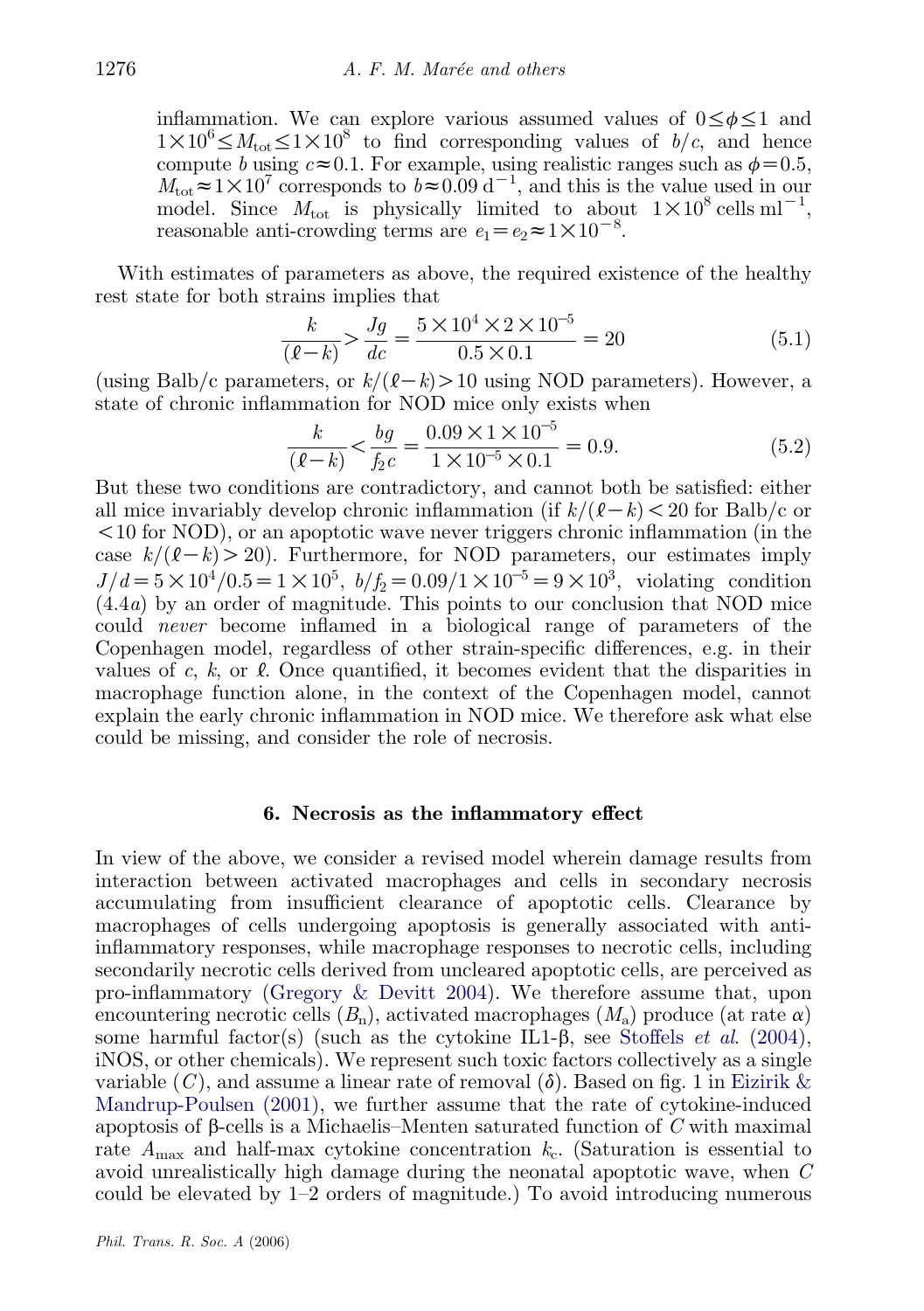

Figure 2. Schematic representation of the model with necrosis, given by equations  $(6.1a)$ – $(6.1e)$ . Harmful cytokines  $(C)$ , such as IL1- $\beta$ , and/or other factors are secreted by activated macrophages (at rate  $\alpha$ ) upon encountering necrotic  $\beta$ -cells  $(B_n)$ . These cytokines cause apoptosis of  $\beta$ -cells with Michaelian kinetics (maximum rate  $A_{\text{max}}$ , half-max concentration  $k_c$ ). Apoptotic and necrotic  $\beta$ -cells are cleared at the same rates by macrophages.

arbitrary new parameters, we here assume that removal of necrotic cells by phagocytosis is identical to the removal of apoptotic cells (rates  $f_1, f_2$ ). This extended model is shown in figure 2 and given in equations  $(6.1a)$ – $(6.1e)$  (see [table 3](#page-11-0) for parameter values and definitions):

$$
M'(t) = J + (k + b)M_a - cM - gMB_a - e_1M(M + M_a), \tag{6.1a}
$$

$$
M'_{\rm a}(t) = gMB_{\rm a} - kM_{\rm a} - e_2M_{\rm a}(M + M_{\rm a}),\tag{6.1b}
$$

$$
B'_{\rm a}(t) = W(t) + \frac{A_{\rm max}C}{k_{\rm c} + C} - f_1 M B_{\rm a} - f_2 M_{\rm a} B_{\rm a} - dB_{\rm a},\tag{6.1c}
$$

$$
B'_{n}(t) = dB_{n} - f_{1}MB_{n} - f_{2}M_{n}B_{n}, \qquad (6.1d)
$$

$$
C'(t) = \alpha B_{\rm n} M_{\rm a} - \delta C. \tag{6.1e}
$$

We note that making a QSS assumption on the toxic factor  $(C'(t) \approx 0)$  leads to  $C_{\text{QSS}} \approx (\alpha/\delta) B_{\text{n}} M_{\text{a}}$ , and reduces the equation for  $B'_a(t)$  to

$$
B'_{\rm a}(t) = W(t) + \frac{A_{\rm max}B_{\rm n}M_{\rm a}}{k_{\rm b} + B_{\rm n}M_{\rm a}} - f_{1}MB_{\rm a} - f_{2}M_{\rm a}B_{\rm a} - dB_{\rm a},\tag{6.2}
$$

Phil. Trans. R. Soc. A (2006)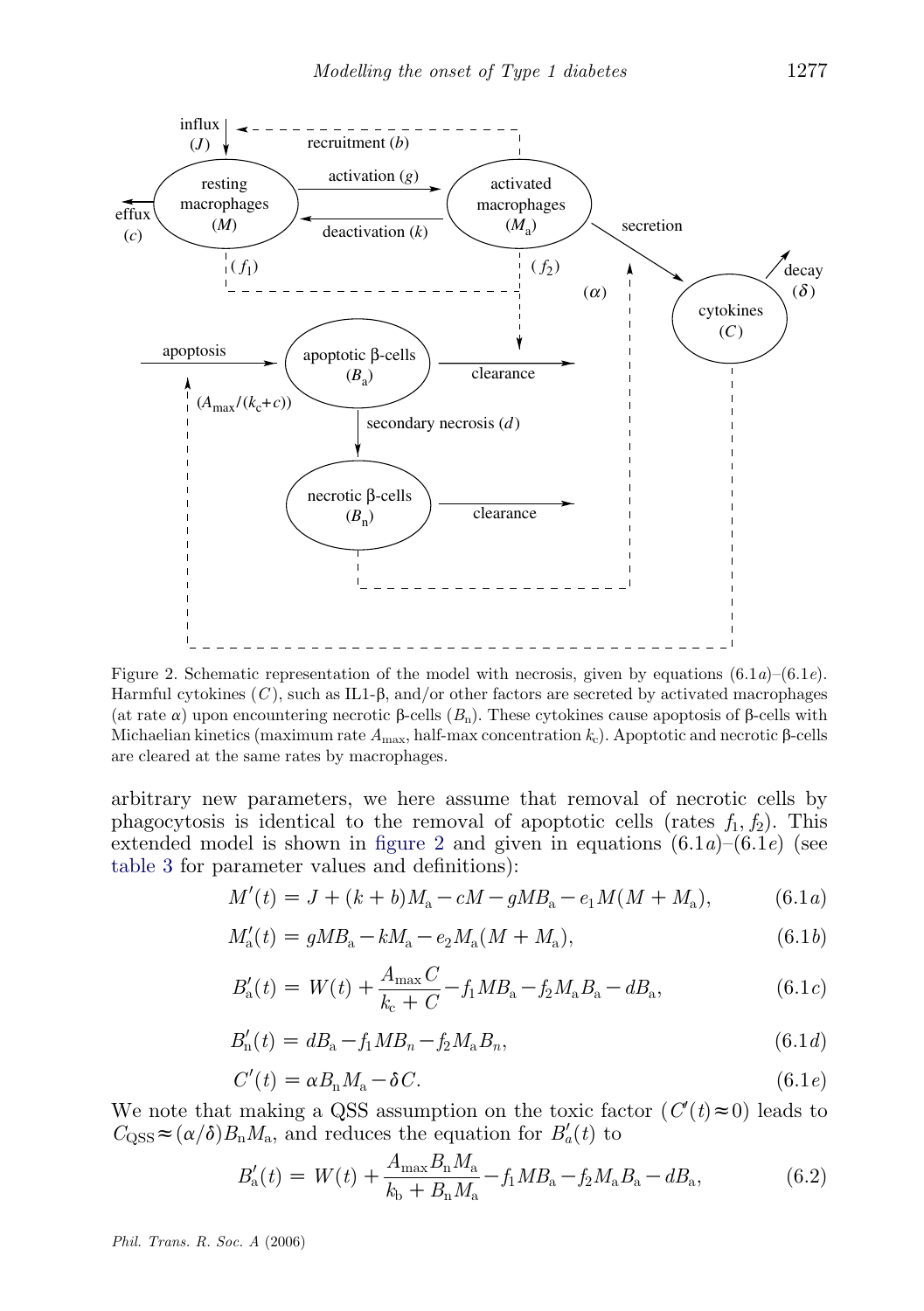| symbol                                                       | meaning                                                                                                                                                                                                                                         | value                                              | units                                                                                                                  |
|--------------------------------------------------------------|-------------------------------------------------------------------------------------------------------------------------------------------------------------------------------------------------------------------------------------------------|----------------------------------------------------|------------------------------------------------------------------------------------------------------------------------|
| C<br>$B_n$<br>$A_{\rm max}$<br>$k_c$<br>$\alpha$<br>$\delta$ | toxic cytokine level<br>density of necrotic cells<br>maximal cytokine-induced $\beta$ -cell apoptosis rate<br>cytokine concentration for half-maximal apoptosis rate<br>rate cytokine secretion by $M_a$ due to $B_n$<br>cytokine turnover rate | $2\times10^{7}$<br>1.0<br>$5 \times 10^{-9}$<br>25 | nM<br>cells $ml^{-1}$<br>cells m $l^{-1}$ d <sup>-1</sup><br>nM<br>$nM$ cell <sup>-2</sup> d <sup>-1</sup><br>$d^{-1}$ |

<span id="page-11-0"></span>Table 3. Definitions of parameters of the extended model  $(6.1a)$ – $(6.1e)$ , together with estimates of their values.

where  $k_b = (\delta/\alpha)k_c$ . Effectively, this means that the previous damage rate per macrophage,  $\ell$ , has been replaced by the term  $(A_{\text{max}}B_{\text{n}})/(k_{\text{b}}+B_{\text{n}}M_{\text{a}})$ , with two new parameters,  $A_{\text{max}}$  and  $k_{\text{b}}$ . Further assuming a QSS on  $B_{\text{n}}$  reduces the model to a system consisting of the original equations for  $M, M_a$ , together with the following equation for  $B_a$ :

$$
B'_{\rm a}(t) = W(t) + \frac{A_{\rm max} dB_{\rm a} M_{\rm a}}{k_{\rm b}(f_1 M + f_2 M_{\rm a}) + dB_{\rm a} M_{\rm a}} - f_1 M B_{\rm a} - f_2 M_{\rm a} B_{\rm a} - dB_{\rm a}.
$$
 (6.3)

The significant difference here is that the second term, corresponding to damageinduced apoptosis of  $\beta$ -cells, is very small when both  $B_a$  and  $M_a$  are small. Hence, for a low level of inflammation in the pancreas, the positive feedback leading to self-destruction of  $\beta$ -cells is negligible. (This addresses an unrealistic aspect of the basic Copenhagen model.) Consequently, in the model with necrosis effects, the healthy rest state is always stable. Further, the 'effective damage function' shown in equation (6.3) saturates with respect to both  $B_a$  and  $M_a$ , with maximal rate of apoptosis induction  $A_{\text{max}}$ . This means that the highest damage rate *per*  $M_{\rm a}$  lies at intermediate inflammation levels, so  $\beta$ -cell destruction is bounded. (Otherwise, if this were not the case, a very rapid and complete destruction of the  $\beta$ -cell mass could occur even before the adaptive immune system gets involved. But this is never observed in NOD mice, and therefore cannot be realistic.)

Ideally, if we could identify the mechanism of induced damage, and dose– response behaviour of apoptosis caused by cytokines or other cytotoxins, we could base the new parameters  $\alpha$ ,  $\delta$ ,  $A_{\text{max}}$ , and  $k_c$  on such details, but this is premature at this stage of our work. Hence we use a 'generalized' chemical C, whose level at inflamed conditions far exceeds its half-max apoptosis-inducing level,  $k_c$ . To parametrize this extended model, we make the following estimates.

In the steady state corresponding to chronic inflammation in NOD mice, we take as reasonable cell densities,  $\bar{M} \approx 5 \times 10^6$  and  $(B_a + B_n) \approx 2 \times 10^5$ cells ml<sup>-1</sup>. This means that  $f\bar{M}(B_a + B_n) \approx 1 \times 10^{-5} \times 5 \times 10^6 \times 2 \times 10^5 = 1 \times 10^7$  cells ml<sup>-1</sup>, or about 2.5% of the  $\beta$ -cell mass enter apoptosis each day. At this steady state, production and removal of apoptotic  $\beta$ -cells must balance, so that  $A_{\text{max}}C/(k_c+\gamma)$  $\mathcal{C}$ )  $\approx$  1  $\times$  10<sup>7</sup>. Assuming that the maximum  $\beta$ -cell-mass destruction due to the native immune system is around 5% per day, means  $A_{\text{max}} \approx 2 \times 10^7 \text{ cells m}^{-1} \text{ d}^{-1}$ . We take the cytokine concentration relative to an arbitrarily chosen level for halfmax apoptosis,  $k_c=1$  nM. Only the relative levels of maximal C and  $k_c$  are important to the model, with the proviso that the Michaelian apoptosis term should be saturated during the peak of the apoptotic wave, and half-saturated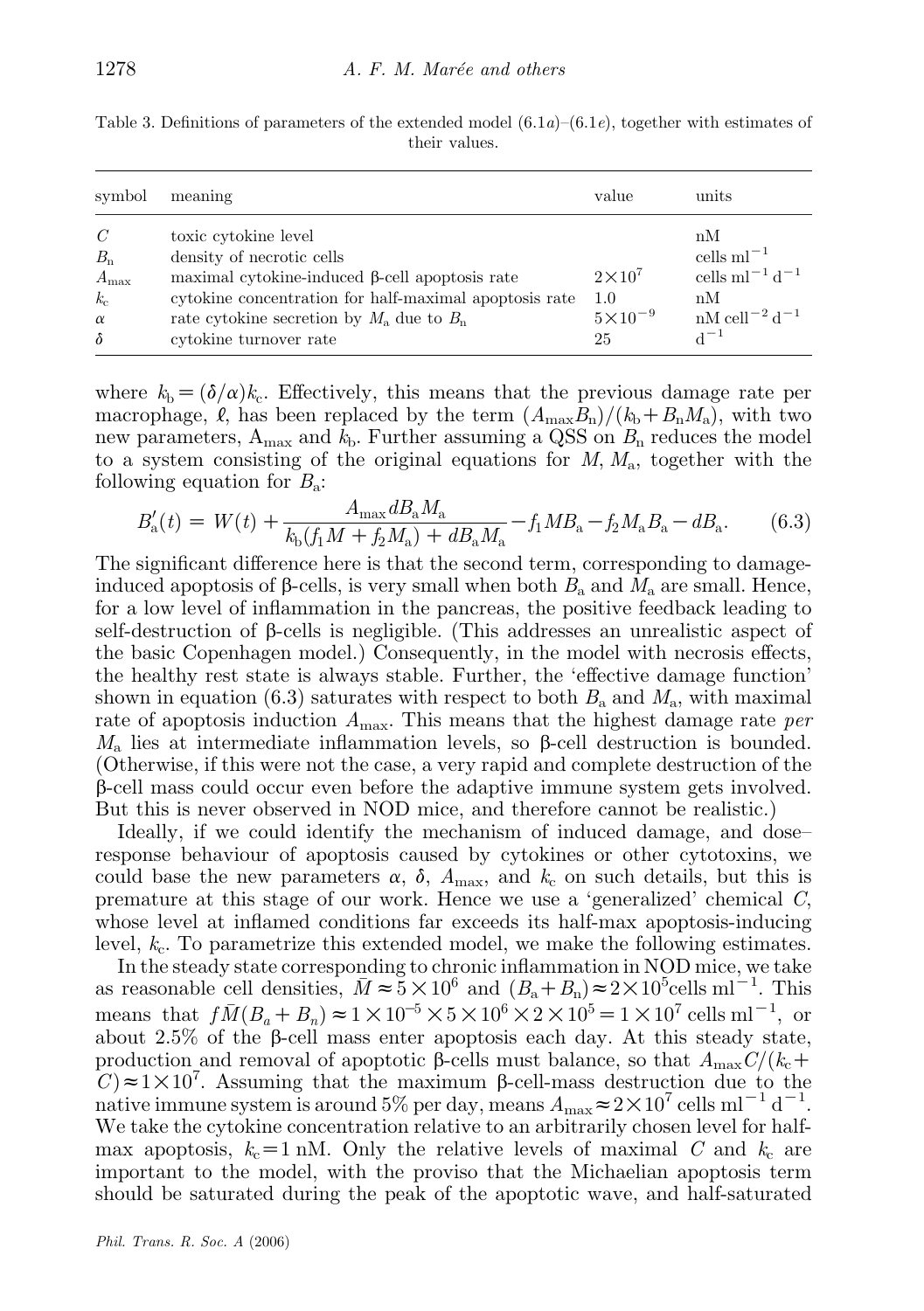<span id="page-12-0"></span>

Figure 3. Log-density versus time plots from simulations of the extended model with secondary necrosis (equations  $(6.1a)$ – $(6.1e)$ , with parameter values from [tables 1 and 3](#page-4-0)) for macrophages from (a) NOD mice and (b) Balb/c mice. Shown are the cell densities (log cells ml<sup>-1</sup>) for: M, resting macrophages;  $M_a$ , activated macrophages;  $B_a$ , apoptotic  $\beta$ -cells;  $B_n$ , necrotic  $\beta$ -cells; C, concentration of toxic chemical (in nM). In NOD mice, chronic inflammation occurs.

during the chronic phase. The ratio  $\alpha/\delta$  determines cytokine accumulation. Assuming a short cytokine decay time of 1 h, i.e.  $\delta \approx 25 \text{ d}^{-1}$ , the cytokine secretion rate should be roughly  $\alpha \approx 5 \times 10^{-9}$  nM cell<sup>-2</sup> d<sup>-1</sup>. Then, in NOD mice during the chronic stage,  $C = (\alpha/\delta) B_n M_a \approx (5 \times 10^{-9}/25) \times 1 \times 10^3 \times 5 \times 10^6 = 1 \text{ nM}, \text{ i.e. at }$ the required level for inducing a half-maximal apoptosis rate.

We simulated equations  $(6.1a)$ – $(6.1e)$  with parameter values indicated in [tables 1 and 3,](#page-4-0) for both NOD and Balb/c parameters. (Using (6.3) instead of  $(6.1c)$ – $(6.1e)$  leads to quantitatively indistinguishable dynamics, i.e. the QSS approximation is generally valid.) The two strains were assumed to differ only in the values of macrophage activation and phagocytosis rates,  $g, f_1, f_2$ , as indicated in [table 1.](#page-4-0) Initial conditions were chosen to simulate a healthy rest state, i.e.  $M=4.77\times10^5$ ,  $M_a=0$ ,  $C=0$  and  $B_n=0$ . We incorporate the neonatal apoptotic wave  $W(t) = 4 \times 10^7 \exp(-(t-9)/3)^2)$  cells ml<sup>-1</sup> d<sup>-1</sup>, which means that the wave peaks after 9 days, when  $4 \times 10^7$  cells ml<sup>-1</sup> d<sup>-1</sup> enter apoptosis. Logdensity time-plots are shown in figure 3. In NOD mice, the wave of apoptotic  $\beta$ -cells leads to a huge elevation of activated macrophages, up to  $5 \times 10^6$  cells ml<sup>-1</sup>, and significant increase in resting macrophages, to roughly  $1.1 \times 10^6$ , after a phase of rapid activation of most resting macrophages. The level of apoptotic  $\beta$ -cells declines right after the normal remodelling stage, but stays elevated, at roughly  $2 \times 10^5$  cells ml<sup>-1</sup>, due to inflammation-induced damage. In contrast, Balb/c mouse macrophages are able to clear the apoptotic wave rapidly enough that chronic inflammation is prevented. In Balb/c mice, activated macrophages, apoptotic  $\beta$ -cells and other byproducts  $(C, B_n)$  decrease to zero and resting macrophages are restored to their normal level in the tissue within about 10 days after the apoptotic wave ends.

#### 7. Discussion

In this paper, we explored the hypothesis that T1D is initiated from what should be normal developmental  $\beta$ -cell turnover ([Trudeau](#page-15-0) *et al.* 2000; [Mathis](#page-15-0) *et al.*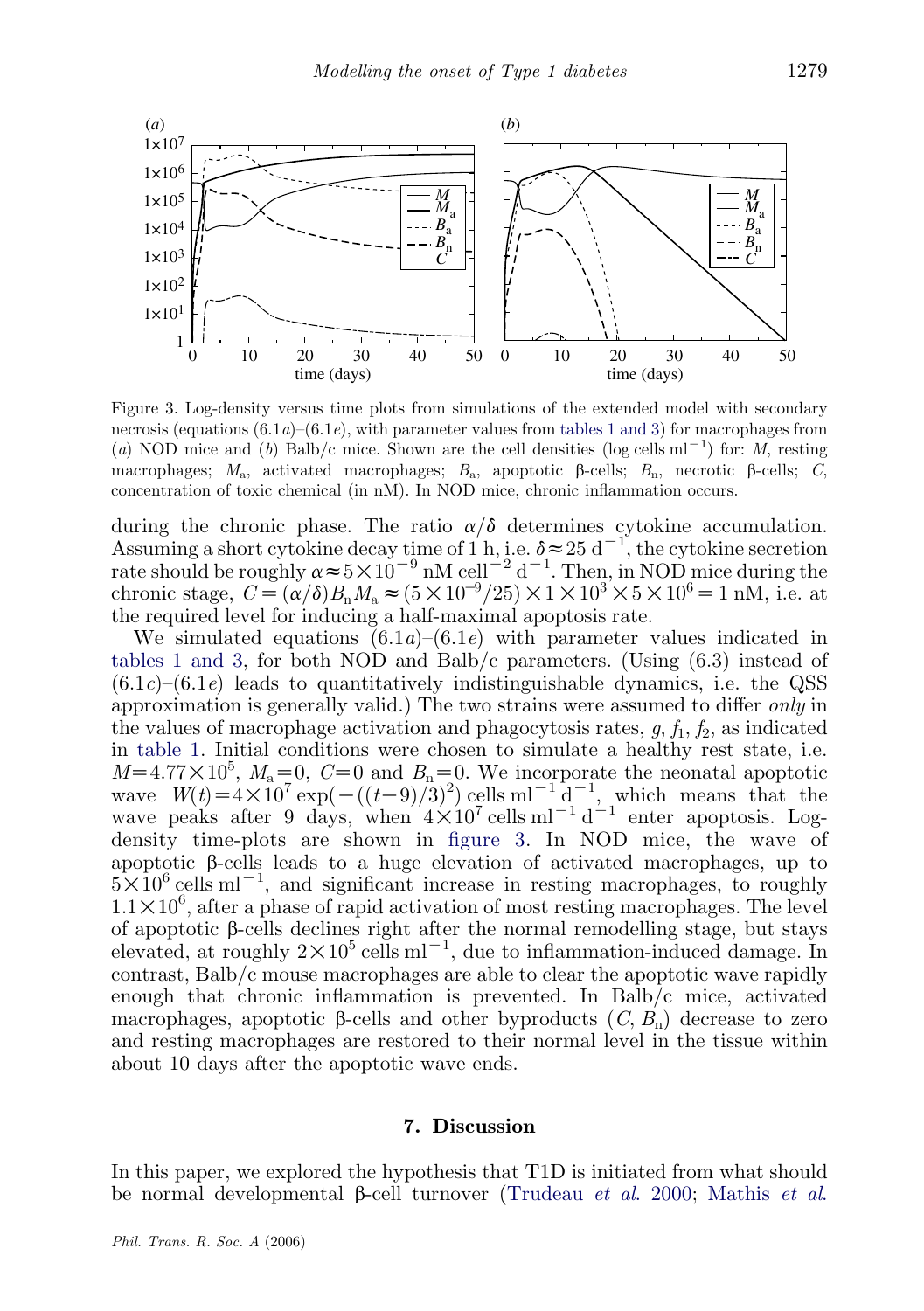[2001\)](#page-15-0). For a parsimonious explanation (T1D often found in NOD mice, never in Balb/c mice), we asked whether macrophage defects alone, could suffice, and whether the wave of apoptosis can trigger chronic inflammation. This phase must correspond to limited death of  $\beta$ -cells (a requirement of our model), which sets the stage for eventual T-cell priming associated with full-blown disease (not described here). We started with the qualitative 'Copenhagen' model by [Freiesleben De Blasio](#page-14-0) et al. (1999), but found that it cannot be quantitatively correct within biologically reasonable parameter regimes even if other strainspecific variations are included (e.g. differences in macrophage-induced rate of damage to  $\beta$ -cells).

We extended the model in a realistic way, by assuming that apoptotic  $\beta$ -cells are cleared 'silently', whereas necrotic  $\beta$ -cells trigger secretion of damaging cytokines by activated macrophages [\(Stoffels](#page-15-0) et al. 2004). Since secondary necrosis is a post-apoptotic stage, inefficient clearance of apoptotic  $\beta$ -cells by macrophages gives rise to prolonged chronic inflammation for NOD, but not Balb/c mouse parameters, as shown in [figure 3](#page-12-0). The extended model has a 'generic cytokine' (e.g. IL-1 $\beta$ ) that induces apoptosis with saturating kinetics: a saturation assumption is essential to avoid unrealistic rapid destruction of the b-cell mass. This is an important feature of any model for early events, as T-cells are known to be required in T1D pathogenesis.

Our parameter estimates are taken from previous experiments reported in Marée *et al.* (2005), and reasonable ranges for cell populations and turnover rates from other papers. (Our value for macrophage turnover rate  $c \approx 0.1 \text{ d}^{-1}$  is based on work by [Van Furth & Diesselhoff-den Dulk \(1984\),](#page-15-0) and differs from the value cited by [Wigginton & Kirschner \(2001\)](#page-15-0) by an order of magnitude.) Our extended model generates appropriate dynamics in a wide range of parameter values. For parameter values such as c and k, whose estimated values vary widely, appropriate dynamics are found over the whole range of possible values. Extended bifurcation analysis (not shown here) points to other interesting dynamics, including limit cycle dynamics within certain parameter ranges. This will be the subject of a mathematical treatment elsewhere.

Clearly, many other factors could be at play in the differences between NOD and non-diabetic mice. Stoffels et al[. \(2004\)](#page-15-0) suggest that NOD mice fail to downregulate apoptosis-inducing cytokines such as  $TNF\alpha$  and IL-1 $\beta$  in response to apoptotic cells. Thus, rates of damage or secretion  $(\ell, A_{\text{max}}, \text{or } \alpha)$  could differ in the two strains as well. We have already argued that this would not rescue the original Copenhagen model; however, such effects would accentuate the ability of the revised model to account for the tendency of NOD, but not Balb/c to get the disease.

Future efforts should include experiments to check and/or refine parameter estimates, identify specific cytokine levels in vivo and their effects on  $\beta$ -cell apoptosis, and, eventually, include participation of T-cells in a comprehensive model for T1D. Moreover, the anti-inflammatory response to clearance of apoptotic cells versus pro-inflammatory response to clearance of necrotic cells should be better quantified, since this difference forms the basis of our explanation for why NOD, but not Balb/c, mice potentially develop diabetes. It can be studied either by in vitro engulfment experiments, or by inducing different levels of necrosis in vivo and monitoring cytokine levels. Such quantitative studies can also help to determine why inflammation is generally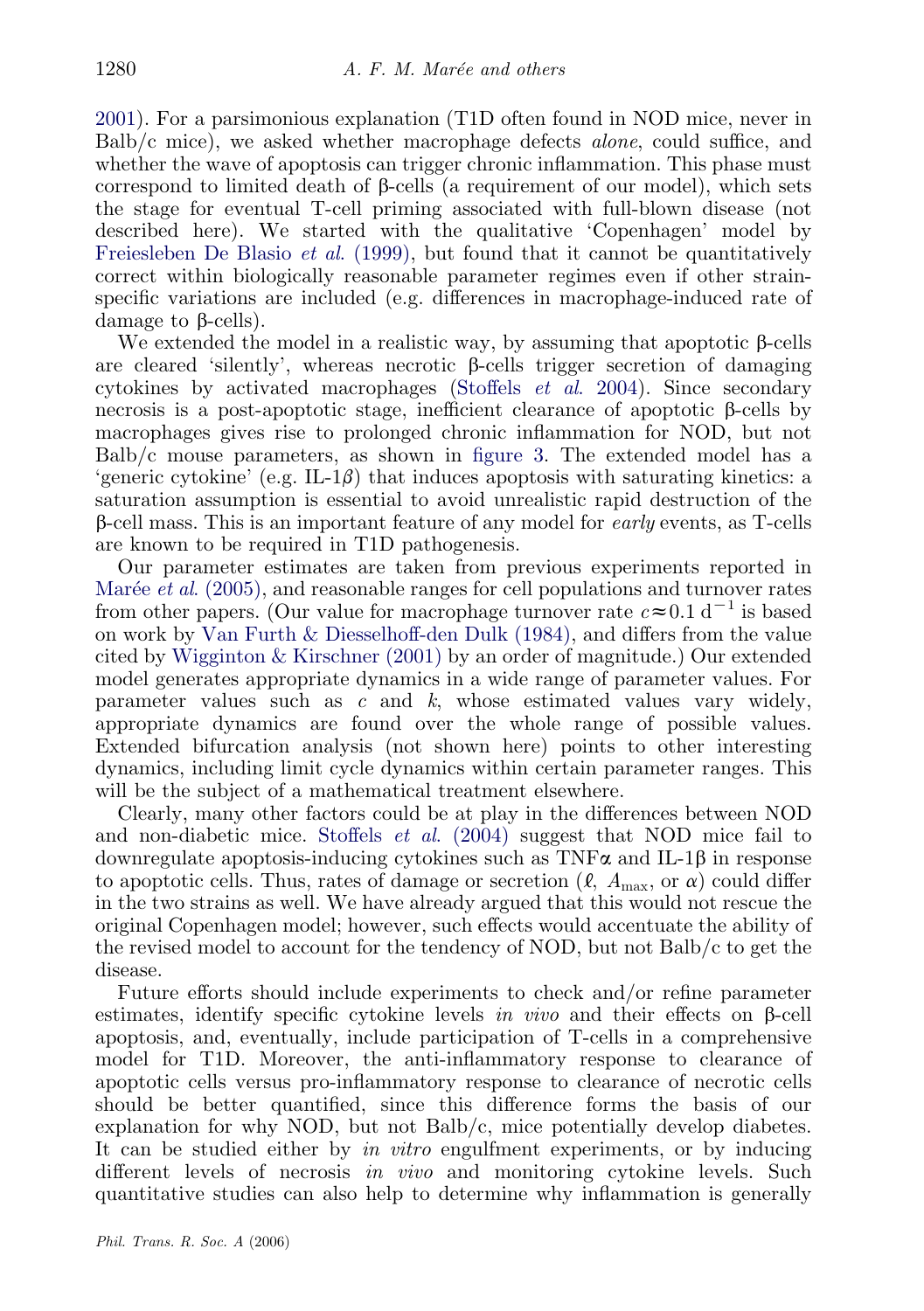<span id="page-14-0"></span>restricted to the pancreas. For example, in the developing rat kidney, an apoptotic wave has also been observed (Coles et al. 1993), but that wave does not trigger chronic inflammation. The neonatal apoptotic wave of b-cells has now been observed in several species, including mice and rats ([O'Brien](#page-15-0) *et al.* 2002*a*), and there are strong indications for its presence in humans as well ([Kassem](#page-15-0) et al. [2000](#page-15-0)). Moreover, impaired phagocytosis by macrophages of diabetic patients has been established (Katz et al[. 1983;](#page-15-0) Geerlings & Hoepelman 1999). Here we have shown that incomplete clearance of an apoptotic wave can lead to chronic inflammation that sets the stage for the development of T1D.

## Editors' note

Please see also related communications in this focussed issue by Bernard *et al.* (2006) and Leem et al[. \(2006\).](#page-15-0)

We gratefully acknowledge support by the Mathematics of Information Technology and Complex Systems (MITACS). A.M. is supported by the Research Council for Earth and Life Sciences (ALW) with financial aid from the Netherlands Organization for Scientific Research (NWO). R.K.'s graduate fellowship is sponsored by the Natural Sciences and Engineering Research Council, NSERC (Canada). D.F. is also supported by the Canadian Institutes for Health Research. We thank Marek Łabecki for initial steps towards this modelling effort, and Cheryl Dyck and Mitsuhiro Komba for helpful discussions.

#### References

- Bernard, S., Branka, Č., Pujo-Menjouet, L., Mackey, M. C. & Herzel, H. 2006 Modelling transcriptional feedback loops: the role of Gro/TLE1 in Hes1 oscillations. Phil. Trans. R. Soc. A 364, 1155–1170. ([doi:10.1098/rsta.2006.1761](http://dx.doi.org/doi:10.1098/rsta.2006.1761))
- Beyan, H., Buckley, L. R., Yousaf, N., Londei, M. & Leslie, R. D. 2003 A role for innate immunity in type 1 diabetes? Diabetes Metab. Res. Rev.  $19, 89-100.$  [\(doi:10.1002/dmrr.341](http://dx.doi.org/doi:10.1002/dmrr.341))
- Coles, H. S. R., Burne, J. F. & Raff, M. C. 1993 Large-scale normal cell death in the developing rat kidney and its reduction by epidermal growth factor. Development 118, 777–784.
- Dahlén, E., Dawe, K., Ohlsson, L. & Hedlund, G. 1998 Dendritic cells and macrophages are the first and major producers of  $TNF-\alpha$  in pancreatic islets in the nonobese diabetic mouse. J. Immunol. 160, 3585–3593.
- Devendra, D., Liu, E. & Eisenbarth, G. S. 2004 Type 1 diabetes: recent developments. Br. Med. J. 328, 750–754.
- Eizirik, D. L. & Mandrup-Poulsen, T. 2001 A choice of death—the signal-transduction of immunemediated  $\beta$ -cell apoptosis. *Diabetologia* 44, 2115–2133. ([doi:10.1007/s001250100021](http://dx.doi.org/doi:10.1007/s001250100021))
- Freiesleben De Blasio, B., Bak, P., Pociot, F., Karlsen, A. E. & Nerup, J. 1999 Onset of type 1 diabetes: a dynamical instability. Diabetes 48, 1677–1685.
- Fujino-Kurihara, H., Fujita, H., Hakura, A., Nonaka, K. & Tarui, S. 1985 Morphological aspects on pancreatic islets of non-obese diabetic (NOD) mice. Virchows Arch. B. Cell Pathol. Incl. Mol. Pathol. 49, 107–120.
- Geerlings, S. E. & Hoepelman, A. I. M. 1999 Immune dysfunction in patients with diabetes mellitus (DM). FEMS Immunol. Med. Microbiol. 26, 259–265.
- Gregory, C. D. & Devitt, A. 2004 The macrophage and the apoptotic cell: an innate immune interaction viewed simplistically?  $Immunology$  113, 1–14. [\(doi:10.1111/j.1365-2567.2004.01959.x](http://dx.doi.org/doi:10.1111/j.1365-2567.2004.01959.x))
- Höglund, P., Mintern, J., Waltzinger, C., Heath, W., Benoist, C. & Mathis, D. 1999 Initiation of autoimmune diabetes by developmentally regulated presentation of islet cell antigens in the pancreatic lymph nodes. J. Exp. Med. 189, 331–339. [\(doi:10.1084/jem.189.2.331](http://dx.doi.org/doi:10.1084/jem.189.2.331))